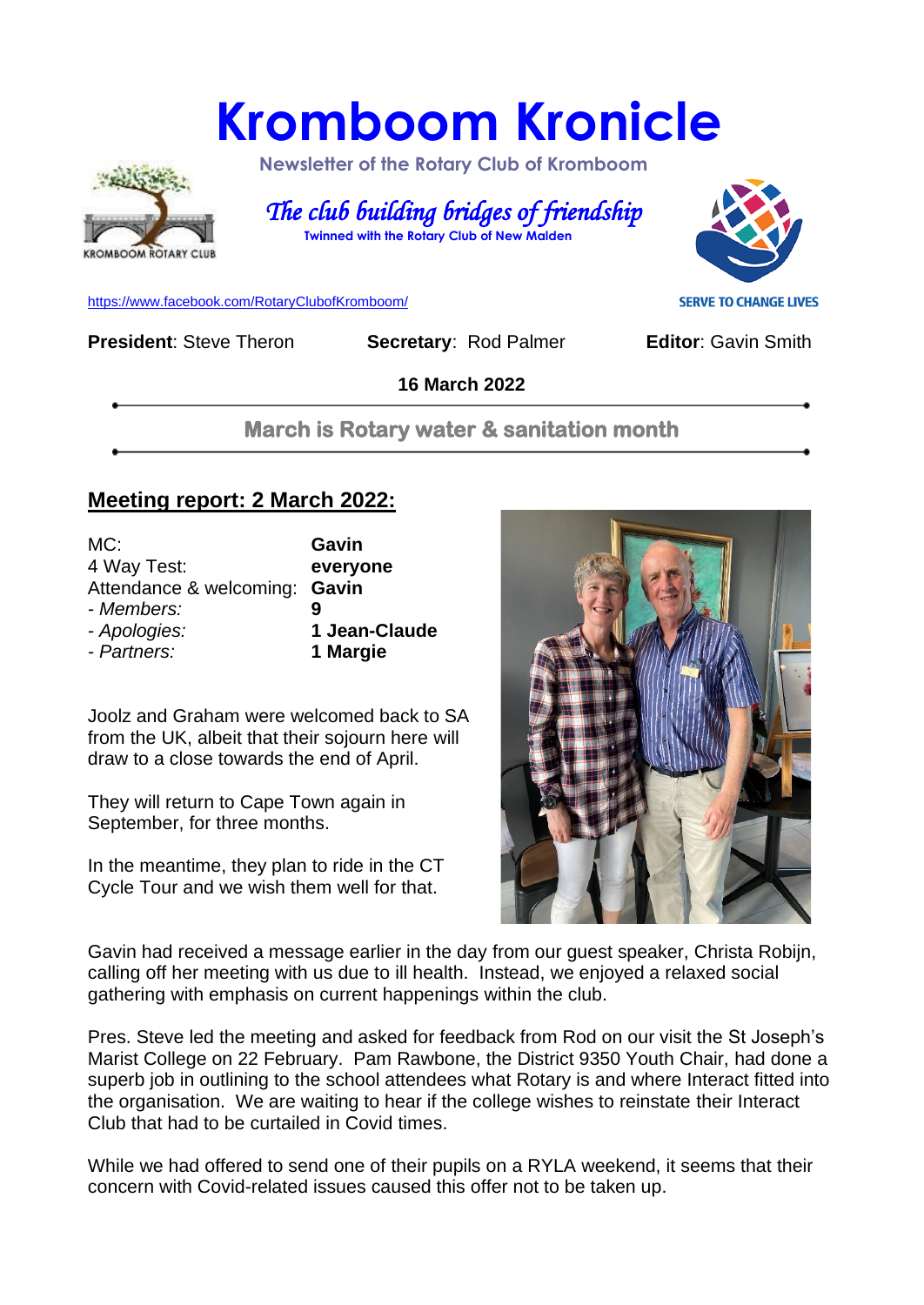Pam had been asked to address us, together with the Century City Club, members of which are joining us on Wednesday 16 March at the Rondebosch Sports Club. While at the time we had not heard from her, Gavin has since had confirmation that she will be there.

Alan was called on to share what had taken place since he received interest in our Rotary club from two people who had responded to our new Facebook marketing efforts. Sadly, nothing has transpired despite his telephone and e-mail attempts to invite them to our meetings.

Of interest, 5682 people had been reached to date via the FB campaign with the two responses, as mentioned above.

Joolz was thanked for her active involvement, and she had one or two queries that she would take up with Simon.

Pres. Steve reported on the Oude Molen Food Garden Organic Market Day and our handover to Kelly of the club-owned overhead projector. She has completed the Rotary Africa mediation course and is seeking opportunities to offer 100-hours of field work as is a requirement of the course.

Information was given of the District Conference taking place physically in various nodes and via Zoom on Saturday 7 May. More information on P4.

Before that though, is the District Assembly taking place online. See details on P3.

Alan proposed a toast to our lovely PDG June Webber who had a rather special birthday on 1 March. Happy birthday, June, from Kromboom and we trust you will have many more.

After enjoying our light meal of mac 'n cheese and loads of happy banter, the meeting was adjourned at 7.15pm.

# **CT Cycle Tour:**

Joining Joolz & Graham again this year is our intrepid Club Secretary Rod. This will be his 23rd 'Argus' which is a remarkable achievement.

We wish you well too, Rod, and trust you will have an enjoyable and safe ride around the peninsula along with thousands of others on 13 March.



Rod carbo-loading in advance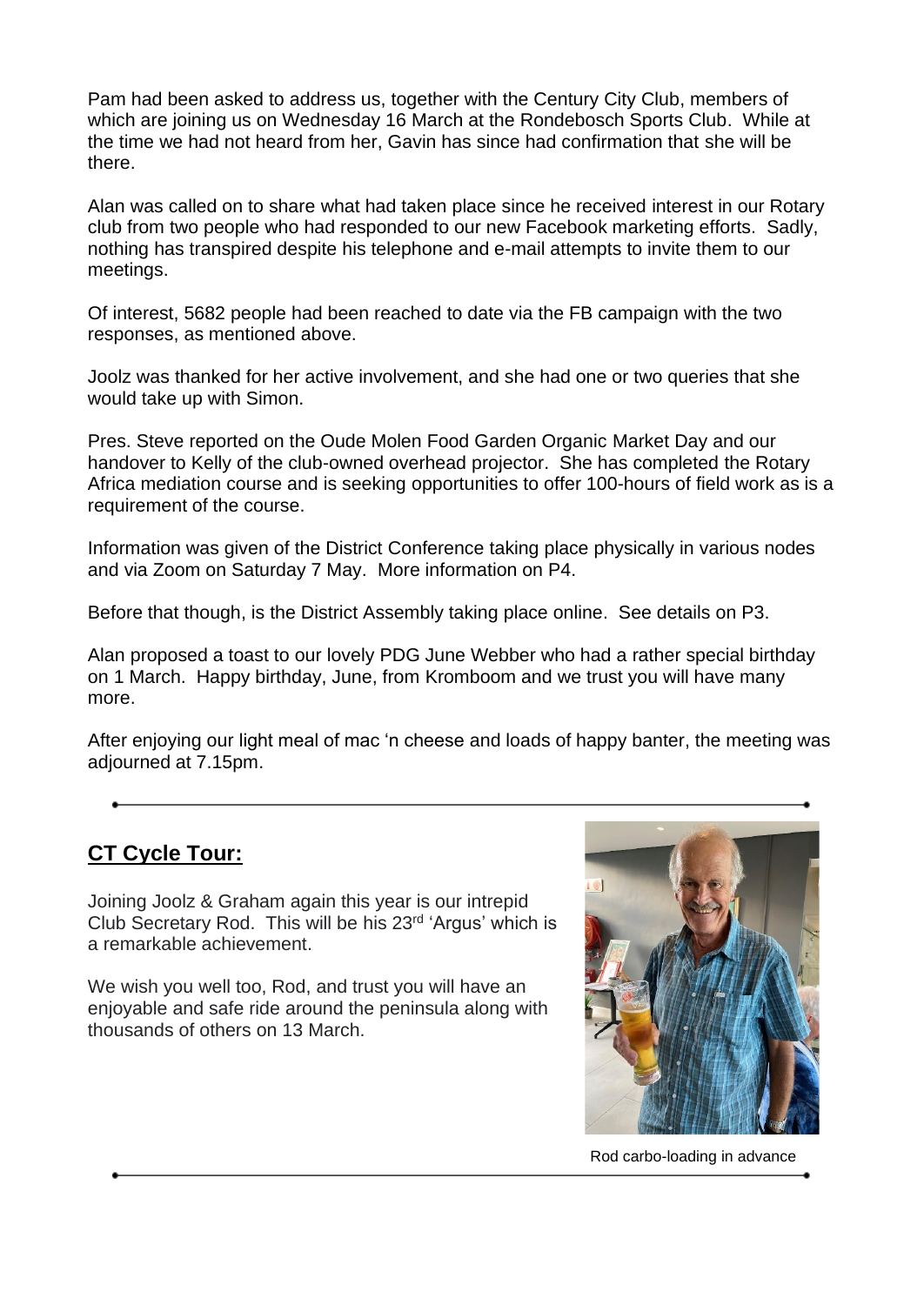# **District 9350 Assembly:**

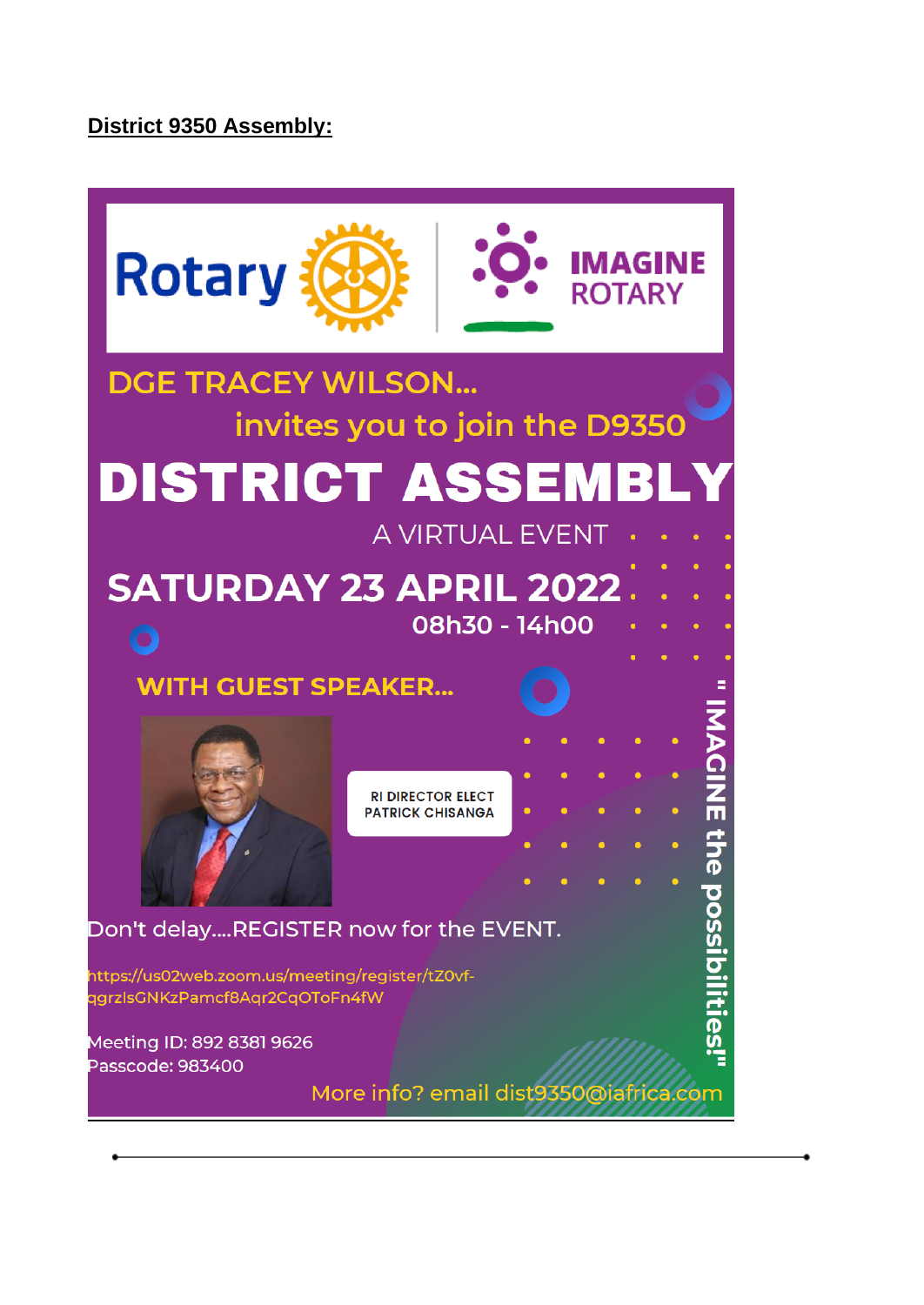# **District 9350 Conference on 7 May 2022:**



We are called to either attend this conference individually via the Zoom link or, preferably, to meet with other local clubs physically at a suitable venue where Rotarians can collectively join the online conference as a group fellowship cluster.

AG Jenny is in the process of compiling lists of club members who would like to be part of such a cluster. We need to let Pres. Steve know asap so he can advise AG Jenny.

The conference will take place on Saturday Morning 7 May 2022 and will be broadcast from a studio between 8.30am and 1.00pm

Each cluster is responsible for making sure they have:

Well tested bandwidth Overhead Data Projector Screen **Computer** Computer speakers

*…..so I guess that counts us out as potential hosts of the event!*

But, in addition, we are requested to make known any project(s) of ours that could be considered for an award and to mail the details to [conference@rotary9350.co.za](mailto:conference@rotary9350.co.za)

# **Kronicle quote of the day:**

*A good tongue meeting another good tongue will cause happiness.*

#### **Congolese proverb**

| <b>Birthdays:</b> | <b>Anniversaries:</b> |
|-------------------|-----------------------|
| None              | <b>None</b>           |
|                   |                       |

# **Kromboom Kronicle** *(Gavin's ABF…)*

Bulletin editor, Gavin, will be overseas until the end of May and Alan has kindly offered to publish the Kronicle in his absence.

Kindly forward any items for publication to him at [alanjanb@gmail.com](mailto:alanjanb@gmail.com)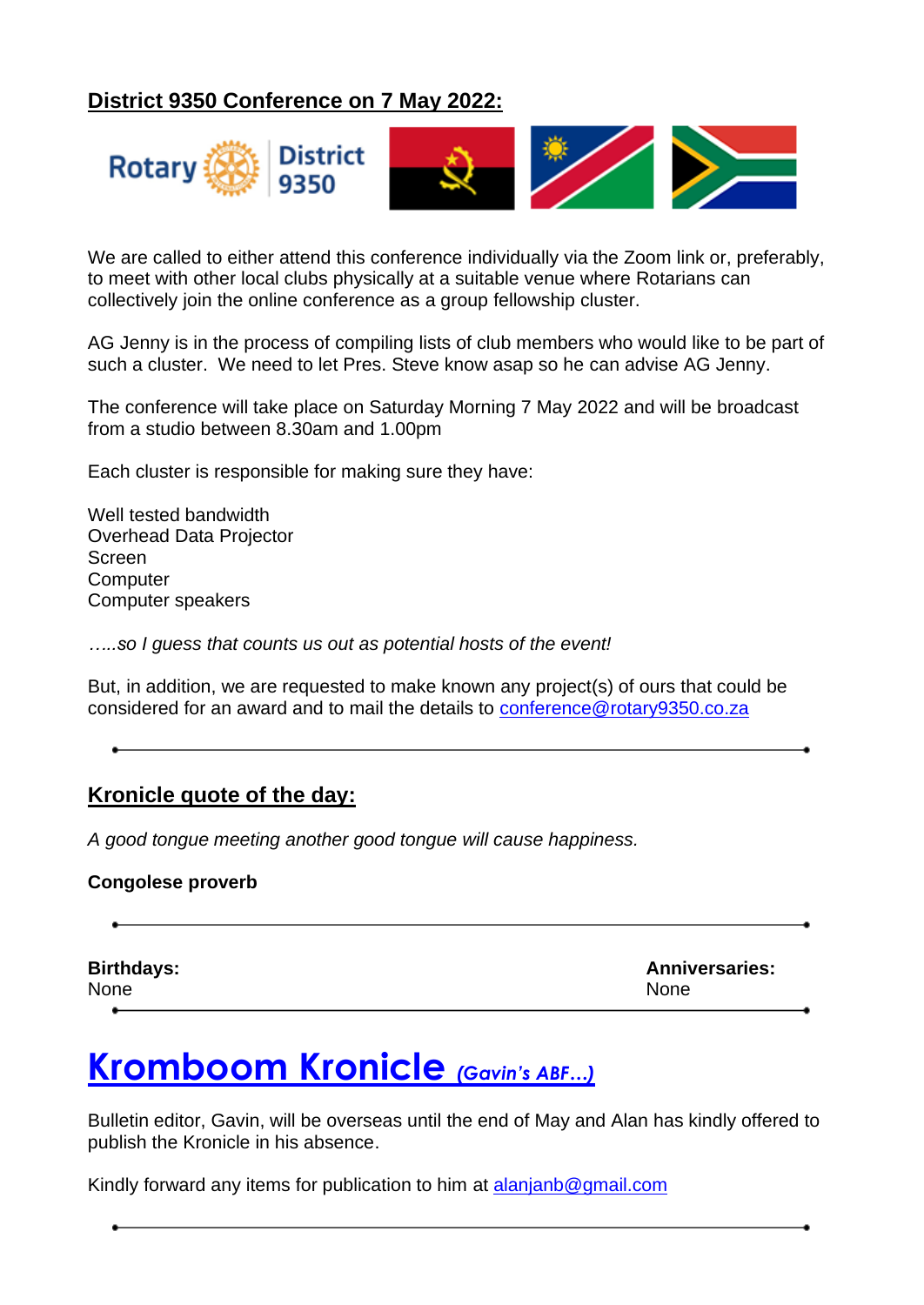# **Our chance to see and hear Sally in action:**



Some highlights of the programme:

After almost two years, the Philharmonia Choir, of which Sally P is a proud member, is delighted to be able to come together to rehearse and sing again!

We are invited to come and join the choir and Cape Town Concert Brass in the spacious and airy Groote Kerk to celebrate their being able to make beautiful music together again. They will be conducted by their director, Richard Haigh, and by Stuart Scott. Kevin Kraak will be at the organ.

- *Lux Aeterna* (Morten Lauridsen)
- Hymn: *Old Hundredth*
- *I was Glad* (Hubert Parry)
- *Pines of Rome* (Ottorino Respighi)
- *Olympic Fanfare* (John Williams)

COVID protocols: Social distancing rules are in place at Groote Kerk and they will only be selling tickets to 50% capacity. Please wear face masks throughout the concert. Hand sanitiser will be provided at the venue. You will receive an electronic COVID questionnaire from Quicket to complete 24 hours prior to the concert.

The choir will be wearing masks while singing, as per the Groote Kerk's policy. Rest assured, however, that the quality of their sound when using masks is not noticeably affected, according to comments following their carols performances. Further, they will be using the disposable surgical type, which have the least effect.

*So there it is – let's get on to Quicket and support Sally & the choir on Saturday 12 March.*

| <b>Duty Roster</b>      |             |                        |                |             |  |  |
|-------------------------|-------------|------------------------|----------------|-------------|--|--|
|                         | 16 March    | 23 March               | 30 March       | 6 April     |  |  |
| Administrator/MC        | Rod         | Gavin                  |                | Joolz       |  |  |
| Four Way Test           | everyone    | everyone               |                | everyone    |  |  |
| Attendance & Welcoming  | Janet       | Rod                    | Possible       | Janet       |  |  |
| Speaker Introduction    | David       | <b>Board &amp; Bus</b> | social         | David       |  |  |
| Speaker Thanks & Report | Jean-Claude | meeting                | gathering      | Jean-Claude |  |  |
| Object of Rotary        | Gloria      | Graham                 | with partners? | Gloria      |  |  |
| <b>Meeting Scribe</b>   | Alan        | Alan/Rod               |                | Alan        |  |  |

**Attendance or apology confirmation must be given to Rod by midday on the Tuesday prior to each physical meeting at Rondebosch Sports Club. [\(rod@saia.org.za](mailto:rod@saia.org.za) / 082 291 4599)**